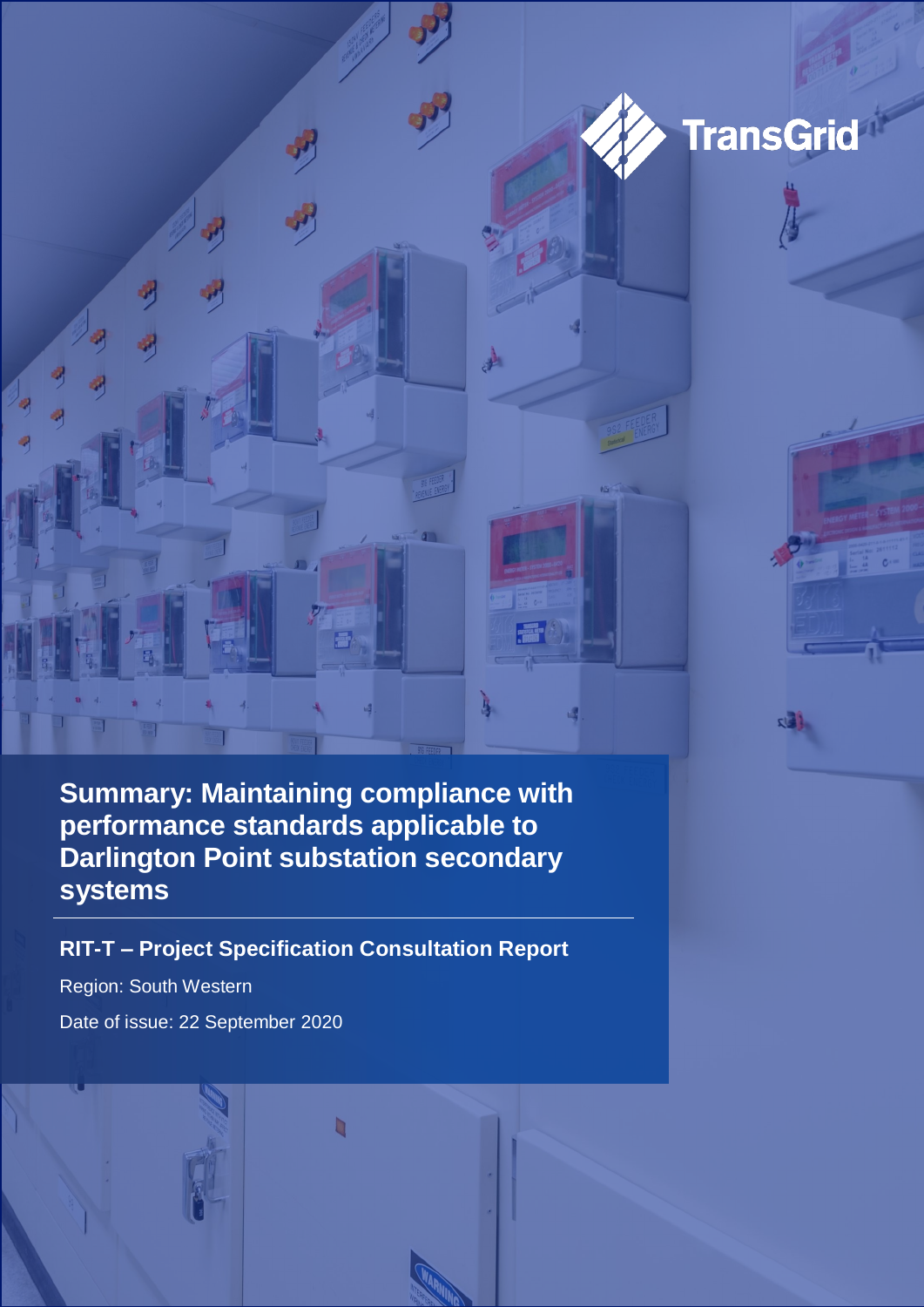# **Disclaimer**

This suite of documents comprises TransGrid's application of the Regulatory Investment Test for Transmission (RIT-T) which has been prepared and made available solely for information purposes. It is made available on the understanding that TransGrid and/or its employees, agents and consultants are not engaged in rendering professional advice. Nothing in these documents is a recommendation in respect of any possible investment.

The information in these documents reflect the forecasts, proposals and opinions adopted by TransGrid at the time of publication, other than where otherwise specifically stated. Those forecasts, proposals and opinions may change at any time without warning. Anyone considering information provided in these documents, at any date, should independently seek the latest forecasts, proposals and opinions.

These documents include information obtained from the Australian Energy Market Operator (AEMO) and other sources. That information has been adopted in good faith without further enquiry or verification. The information in these documents should be read in the context of the Electricity Statement of Opportunities, the Integrated System Plan published by AEMO and other relevant regulatory consultation documents. It does not purport to contain all of the information that AEMO, a prospective investor, Registered Participant or potential participant in the National Electricity Market (NEM), or any other person may require for making decisions. In preparing these documents it is not possible, nor is it intended, for TransGrid to have regard to the investment objectives, financial situation and particular needs of each person or organisation which reads or uses this document. In all cases, anyone proposing to rely on or use the information in this document should:

- 1. Independently verify and check the currency, accuracy, completeness, reliability and suitability of that information
- 2. Independently verify and check the currency, accuracy, completeness, reliability and suitability of reports relied on by TransGrid in preparing these documents
- 3. Obtain independent and specific advice from appropriate experts or other sources.

Accordingly, TransGrid makes no representations or warranty as to the currency, accuracy, reliability, completeness or suitability for particular purposes of the information in this suite of documents.

Persons reading or utilising this suite of RIT-T-related documents acknowledge and accept that TransGrid and/or its employees, agents and consultants have no liability for any direct, indirect, special, incidental or consequential damage (including liability to any person by reason of negligence or negligent misstatement) for any damage resulting from, arising out of or in connection with, reliance upon statements, opinions, information or matter (expressed or implied) arising out of, contained in or derived from, or for any omissions from the information in this document, except insofar as liability under any New South Wales and Commonwealth statute cannot be excluded.

## Privacy notice

TransGrid is bound by the *Privacy Act 1988 (Cth)*. In making submissions in response to this consultation process, TransGrid will collect and hold your personal information such as your name, email address, employer and phone number for the purpose of receiving and following up on your submissions.

Under the National Electricity Law, there are circumstances where TransGrid may be compelled to provide information to the Australian Energy Regulator (AER). TransGrid will advise you should this occur.

TransGrid's Privacy Policy sets out the approach to managing your personal information. In particular, it explains how you may seek to access or correct the personal information held about you, how to make a complaint about a breach of our obligations under the Privacy Act, and how TransGrid will deal with complaints. You can access the Privacy Policy here [\(https://www.transgrid.com.au/Pages/Privacy.aspx\)](https://www.transgrid.com.au/Pages/Privacy.aspx).

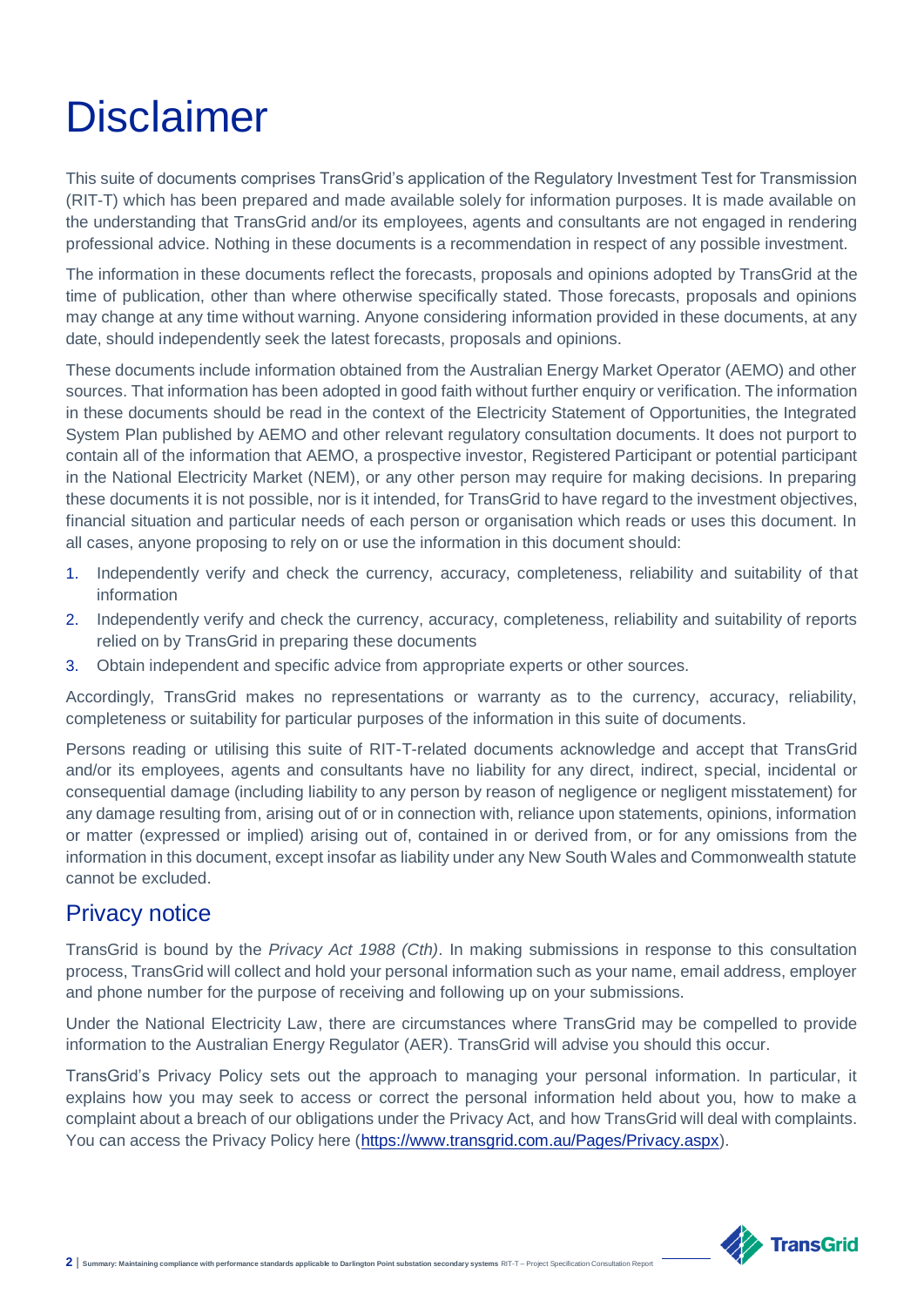# **Summary**

TransGrid is applying the Regulatory Investment Test for Transmission (RIT-T) to options for maintaining reliable secondary systems at Darlington Point substation. Publication of this Project Specification Consultation Report (PSCR) represents the first step in the RIT-T process.

Darlington Point substation will continue to play a central role in the safe and reliable operation of the power system throughout and after the transition to a low-carbon electricity future. Located in the Riverina agricultural irrigation area inclusive of Leeton, the centre of the rice growing district in NSW, it forms part of the Southern New South Wales network which has been identified as an area of interest for new renewable connections<sup>1</sup>.

Darlington Point substation is a customer connection point supplying the Essential Energy 132 kV network in the Riverina region and is the starting point for the 220 kV network supplying Far West NSW and interconnects to Victoria at Red Cliffs.

TransGrid has identified that the secondary systems at Darlington Point substation have reached a condition that reflects the end of serviceable life. As it is superseded by new technology at the manufacturer level and the existing technology becomes obsolete, spare parts become scarce and the ability of any primary asset connected to the substation to reliably operate will be at risk.

### **Identified need: meet the service level required under the National Electricity Rules for protection schemes**

Secondary systems are used to control, monitor, protect and secure communication to facilitate safe and reliable network operation.<sup>2</sup> They are necessary to operate the transmission network and prevent damage to primary assets when adverse events occur.

Provision of redundant protection schemes to ensure the transmission system is adequately protected is a Network Performance Requirement under Schedule 5.1 of the National Electricity Rules (NER), therefore the condition issues affecting the secondary systems at Darlington Point substation must be addressed.

The Network Performance Requirements, set out in Schedule 5.1 of the NER, place an obligation on Transmission Network Service Providers (TNSPs) to provide redundant protection schemes to ensure the transmission system is adequately protected. Schedule 5.1.9(c) of the NER requires a TNSP to provide sufficient primary and back-up protection systems, including any communications facilities and breaker fail protection systems, to ensure that a fault of any type anywhere on its transmission system is automatically disconnected.

Additionally, TNSPs are required to disconnect the unprotected primary systems where secondary systems fault lasts for more than eight hours (for planned maintenance) or 24 hours (for unplanned outages). TNSPs must also ensure that all protection systems for lines at a voltage above 66 kV are well-maintained so as to be available at all times other than for short periods (less than eight hours), while the maintenance of protection systems is being carried out.<sup>3</sup> In the event of an unplanned outage, AEMO's Power System Security Guidelines require that the primary network assets must be taken out of service within 24 hours.<sup>4</sup>

Furthermore, as per clause 4.11.1 of the NER, remote monitoring and control systems are required to be maintained in accordance with the standards and protocols determined and advised by AEMO.

 $\overline{a}$ 

<sup>4</sup> Australian Energy Market Operator. *"Power System Security Guidelines, 20 September 2019."* Melbourne: Australian Energy Market Operator, 2019.39. Accessed 15 May 2020[. https://www.aemo.com.au/-/media/Files/Electricity/NEM/Security\\_and\\_Reliability/Power\\_System\\_Ops/Procedures/SO\\_OP\\_3715---](https://www.aemo.com.au/-/media/Files/Electricity/NEM/Security_and_Reliability/Power_System_Ops/Procedures/SO_OP_3715---Power-System-Security-Guidelines.pdf) [Power-System-Security-Guidelines.pdf](https://www.aemo.com.au/-/media/Files/Electricity/NEM/Security_and_Reliability/Power_System_Ops/Procedures/SO_OP_3715---Power-System-Security-Guidelines.pdf)



**3** | Summary: Maintaining compliance with performance standards applicable to Darlington Point substation secondary systems RIT-T – Project Specification

<sup>1</sup> Darlington Point substation is located within the South-West Energy Zone, one of three Renewable Energy Zones (REZ) prioritised by the NSW Government

<sup>2</sup> As per Schedule 5.1 of the NER.

<sup>3</sup> As per S5.1.2.1(d) of the NER.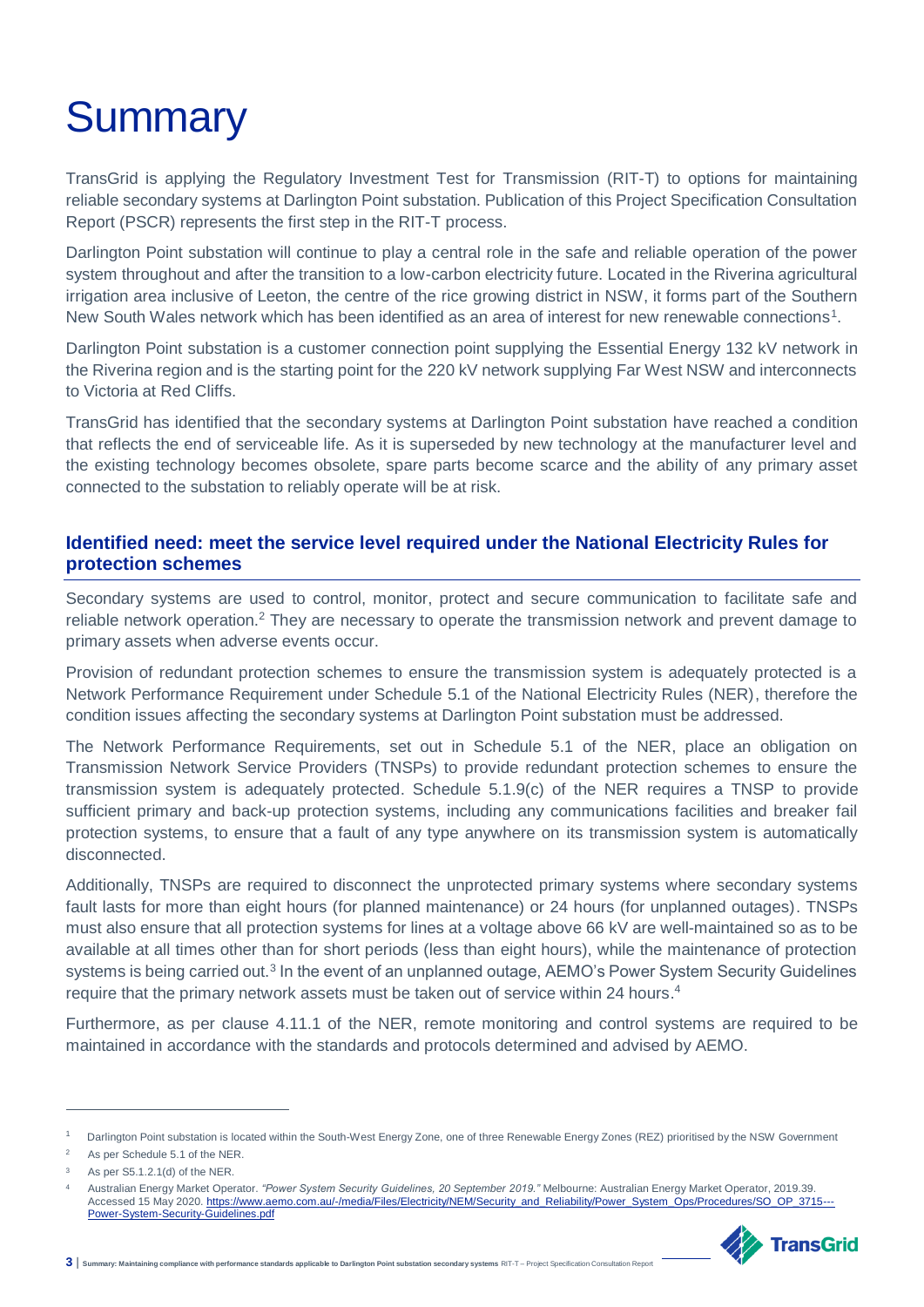A failure of the secondary systems would involve replacement of the failed component or taking the affected primary assets, such as lines and transformers, out of service.

Though replacement of failed secondary systems component is a possible interim measure, the approach is not sustainable as the stock of spare components will deplete due to the technology no longer being manufactured or supported. Once all spares are used, replacement will cease to be a viable option to meet performance standards stipulated in clause 4.6.1 of the NER.

If the failure to provide functional secondary systems due to technology obsolescence, on the 220/330kV secondary systems components, is not addressed by a technically and commercially feasible credible option in sufficient time (by 2022/23), the likelihood of not recovering from secondary systems faults and not maintaining compliance with NER performance requirements will increase. TransGrid has assessed that the 132kV secondary system assets do not warrant replacement under this proposed project, and although benefits would be further derived from modernisation of monitoring and control systems it is considered non-prudent expenditure before 2022/23.

The proposed investment will enable TransGrid to continue to meet the standards for secondary systems availability set out in the NER, and to avoid the impacts of taking primary assets out of service. Consequently, it is considered a reliability corrective action under the RIT-T.

A reliability corrective action differs from a 'market benefits'-driven RIT-T in that the preferred option is permitted to have negative net economic benefits on account of it being required to meet an externally imposed obligation on the network business.

#### **Credible options considered**

In this PSCR, TransGrid has put forward for consideration credible options that would meet the identified need from a technical, commercial, and project delivery perspective.<sup>5</sup>

These are summarised in the following table.

#### **Table 1 Summary of the credible options**

| <b>Option</b> | <b>Description</b>             | <b>Capital cost</b><br>\$m 2020/21\$                   | <b>Operating costs</b><br>(\$ per year) | <b>Remarks</b>                                                                                                                                              |
|---------------|--------------------------------|--------------------------------------------------------|-----------------------------------------|-------------------------------------------------------------------------------------------------------------------------------------------------------------|
| Option 1      | Strategic asset<br>replacement | $\sim$ 4.2 (+/- 25%)<br>between 2020/21<br>and 2033/34 | $~1$ – 6,000                            | Technically and<br>commercially<br>feasible but does<br>not address<br>technological<br>obsolescence<br>beyond 2023 and<br>is therefore not<br>practicable. |



 $\overline{a}$ 



**<sup>4</sup>** | Summary: Maintaining compliance with performance standards applicable to Darlington Point substation secondary systems RIT-T – Project Sp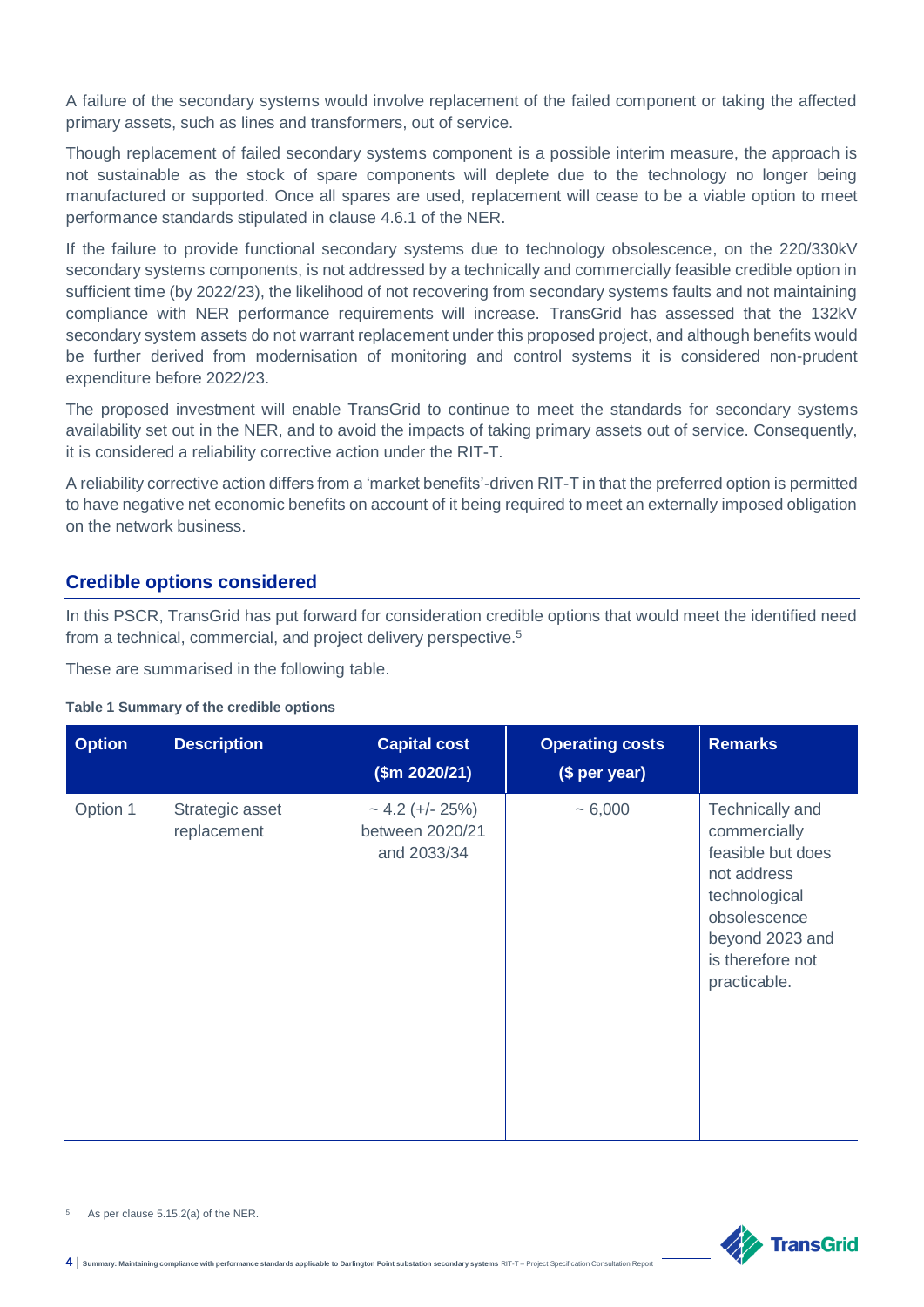| <b>Option</b>   | <b>Description</b>                     | <b>Capital cost</b><br>\$m 2020/21)                                                                                                                 | <b>Operating costs</b><br>(\$ per year) | <b>Remarks</b>                                                                                                      |
|-----------------|----------------------------------------|-----------------------------------------------------------------------------------------------------------------------------------------------------|-----------------------------------------|---------------------------------------------------------------------------------------------------------------------|
| <b>Option 2</b> | <b>Complete in-situ</b><br>replacement | $\sim$ 5.4 (+/- 25%) by<br>2022/23 for the<br>220/330kV assets<br>and<br>$~1.4$ (+/- 25%) for<br>the 132kV assets<br>between 2023/24<br>and 2033/34 | $~1$ - 5,000                            | Preferred option,<br>would maintain<br>regulatory<br>obligations and<br>provide highest<br>net economic<br>benefits |
| Option 3        | IEC-61850<br>replacement <sup>6</sup>  | $\sim$ 7.9 (+/- 25%)                                                                                                                                | ~10,000                                 | Would maintain<br>regulatory<br>obligations but<br>provide less<br>benefits                                         |

### **Non-network options are not able to assist in this RIT-T**

TransGrid does not consider non-network options to be commercially and technically feasible to assist with meeting the identified need for this RIT-T. Non-network options are not able to meet NER obligations to provide redundant secondary systems and ensure that the transmission system is adequately protected.

#### **Implementing Option 2 will meet relevant regulatory obligations**

Implementation of Option 2 will enable TransGrid to meet regulatory obligations set out in Schedule 5.1 and clauses 4.11.1, 4.6.1(b)<sup>7</sup> of the NER to provide redundant secondary systems and ensure that the transmission system is adequately protected. Consequently, it will also ensure the performance standards applicable to Darlington Point substation secondary systems are met.

### **Option 2 delivers highest net economic benefits**

In all scenarios, highest net economic benefits result from implementing Option 2. Option 2 is the most efficient option to ensure reliability of the secondary systems at Darlington Point substation and mitigate its risks of prolonged failure. Sensitivity testing finds that Option 2 delivers the most net economic benefits under all sensitivities undertaken by TransGrid.

### **Draft conclusion**

 $\overline{a}$ 

The implementation of Option 2, complete in-situ replacement of protection, market metering and control systems of secondary systems at the Darlington Point substation, is the most efficient technically and commercially feasible option at this draft stage of the RIT-T process. Option 2 can be implemented in sufficient time to meet the identified need by 2022/23, and is therefore the preferred option presented in this PSCR.

As per clause 4.6.1(b) of the NER, AEMO must ensure that there are processes in place that will allow the determination of fault levels for normal operation of the power system and in anticipation of all credible contingency events and protected events that AEMO considers may affect the configuration of the power system, so that AEMO can identify any busbar which could potentially be exposed to a fault level which exceeds the fault current ratings of the circuit breakers associated with that busbar.



 $5$  | Summary: Maintaining compliance with performance standards applicable to Darlington Point substation secondary systems RIT-T – Project Specification

<sup>6</sup> International Electrotechnical Commission (IEC), "IEC 61850 standard for Power Utility Automation," accessed 14 May 2020. <http://www.iec.ch/smartgrid/standards/>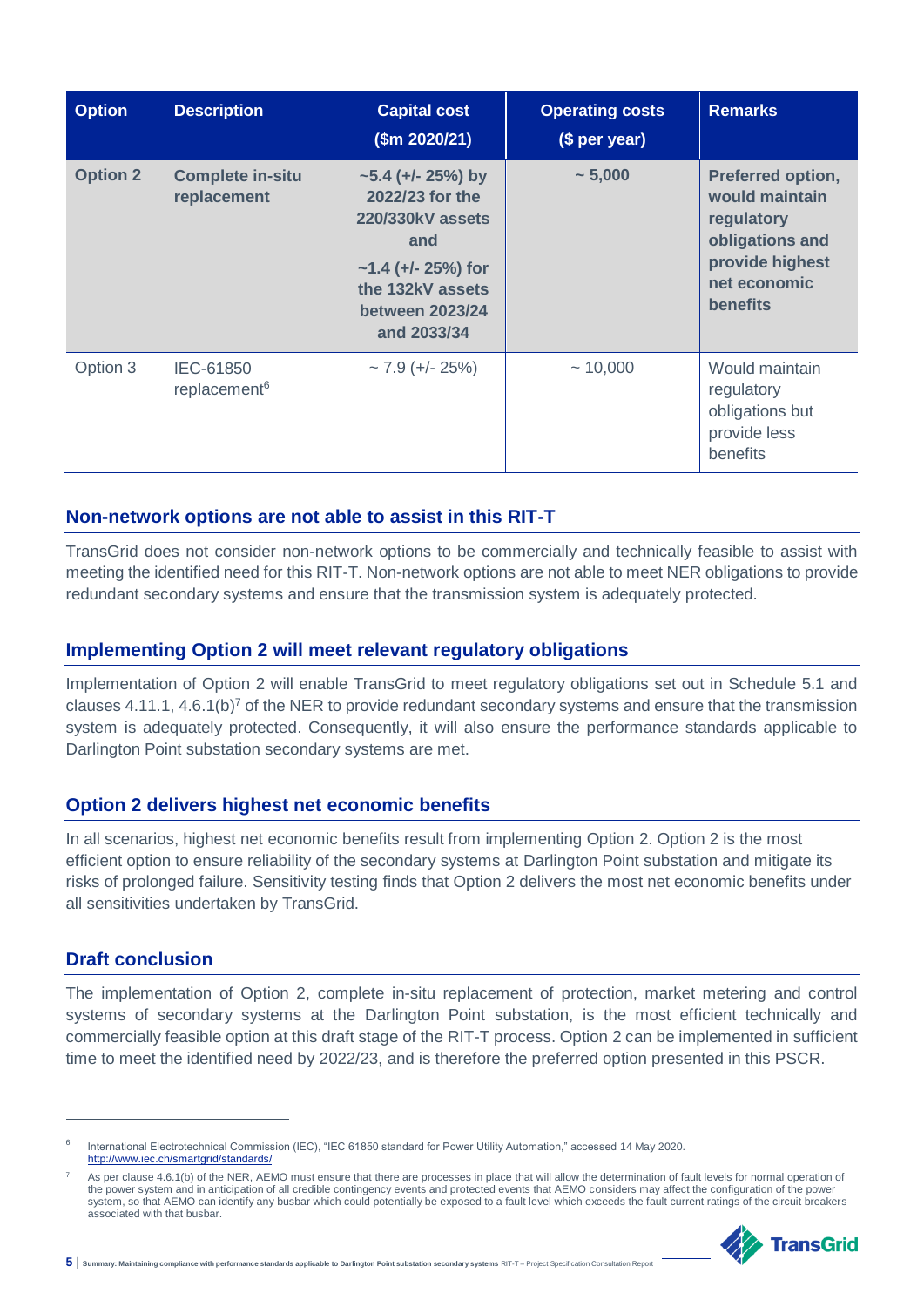The estimated capital cost of this option is approximately \$6.8 million. Routine operating and maintenance costs are approximately \$5,000 per year.

The works will be undertaken between 2020/21 and 2022/23. Planning (including commencement of the RIT-T) commenced in 2019/20 and is due to conclude in 2020/21.The detailed design will commence in 2020/21 with procurement and delivery of the identified assets planned to start in 2021/22. All works will be completed by 2022/23.

Necessary outages of relevant assets in service will be planned appropriately in order to complete the works with minimal impact on the network.

#### **Exemption from preparing a Project Assessment Draft Report**

Subject to additional credible options being identified during the consultation period, publication of a Project Assessment Draft Report (PADR) is not required for this RIT-T as TransGrid considers its investment in relation to the preferred option to be exempt from that part of the process under NER clause 5.16.4(z1). Production of a PADR is not required due to:

- > the estimated capital cost of the proposed preferred option being less than \$43 million<sup>8</sup>;
- > the PSCR states:
	- the proposed preferred option (including reasons for the proposed preferred option)
	- the RIT-T is exempt from producing a PADR
	- the proposed preferred option and any other credible option will not have material market benefits<sup>9</sup> except for voluntary load curtailment and involuntary load shedding
- > the RIT-T proponent considers that there were no PSCR submissions identifying additional credible options that could deliver a material market benefit; and
- > the PACR must address any issues raised in relation to the proposed preferred option during the PSCR consultation.

#### **Submissions and next steps**

The purpose of this PSCR is to set out the reasons TransGrid proposes that action be taken, present the options that address the identified need, outline the technical characteristics that non-network options will need to provide, and allow interested parties to make submissions and provide input to the RIT-T assessment.

TransGrid welcomes written submissions on materials contained in this PSCR. Submissions are particularly sought on the credible options presented and from potential proponents of non-network options that could meet the technical requirements set out in this PSCR. Submissions are due on 16 December 2020.

Submissions should be emailed to TransGrid's Regulation team via **RIT-TConsultations@transgrid.com.au**.<sup>10</sup> In the subject field, please reference 'Darlington Point secondary systems PSCR.'

At the conclusion of the consultation process, all submissions received will be published on TransGrid's website. If you do not wish for your submission to be made public, please clearly specify this at the time of lodgement.

Should TransGrid consider that no additional credible options were identified during the consultation period, TransGrid intends to produce a Project Assessment Conclusions Report (PACR) that addresses all

 $\overline{a}$ 

<sup>&</sup>lt;sup>10</sup> TransGrid is bound by the Privacy Act 1988 (Cth). In making submissions in response to this consultation process, TransGrid will collect and hold your personal information such as your name, email address, employer and phone number for the purpose of receiving and following up on your submissions. If you do not<br>wish for your submission to be made public, please clearly specify th



<sup>8</sup> Varied from \$35m to \$43m based on the AER Final Determination: Cost threshold review November 2018.14. Accessed 20 May 2020 <https://www.aer.gov.au/networks-pipelines/guidelines-schemes-models-reviews/cost-thresholds-review-for-the-regulatory-investment-tests-2018>

<sup>9</sup> As per clause 5.16.1(c)(6)